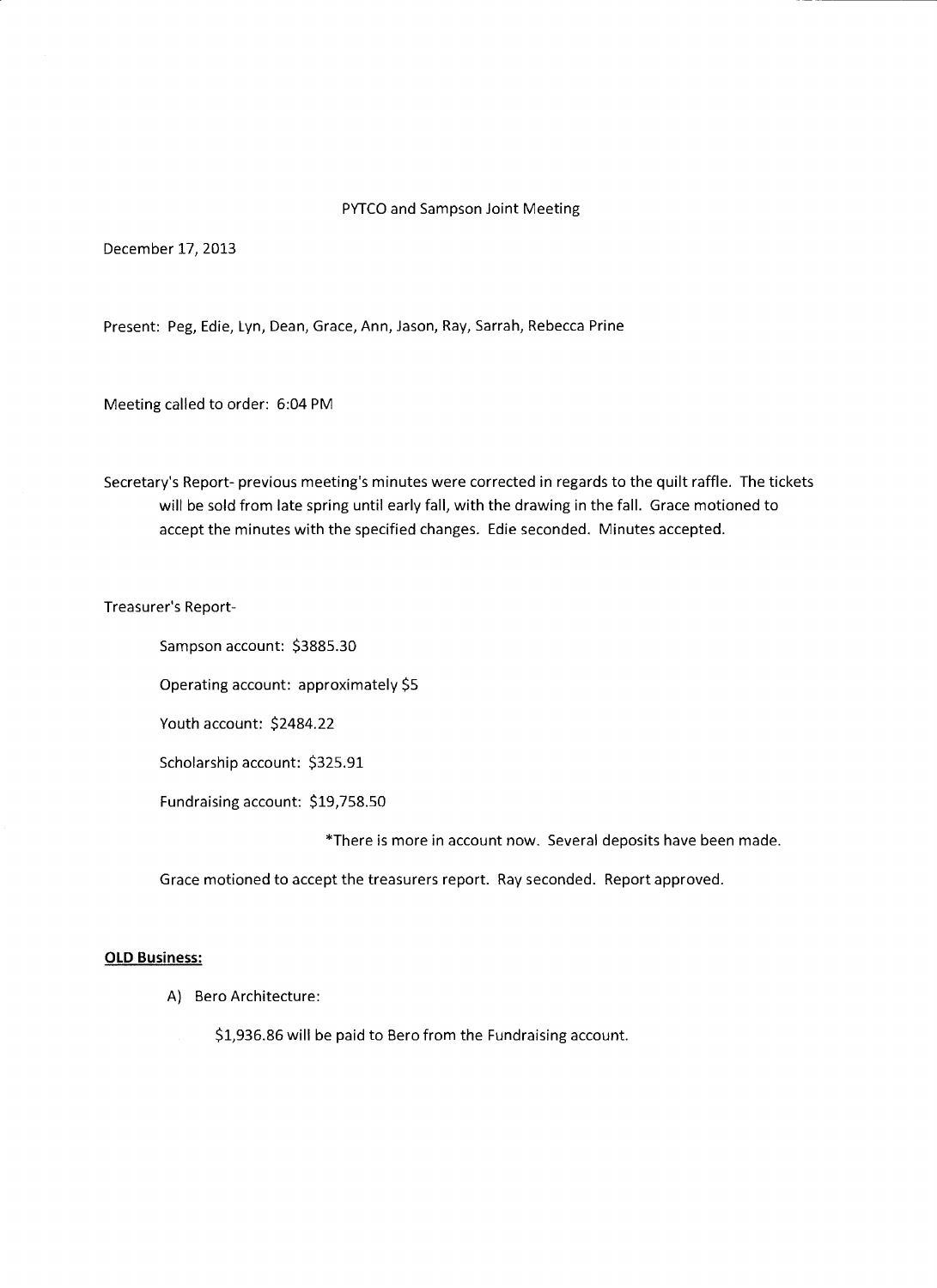## B) MOU:

In regards to our questions about the interships, we were informed that thw current form is informal and when we get to formalizing it we can be more specific. Richard said that we should change the wording to be more specific and name the Sampson Theatre as the theatre that is being referred to. Peg will make the revisions and email them to Jorje.

## C) Star Shine:

Grace, Lyn, Susan Baxter, Dean, Dylan Hassos, and Colin Cummings worked. 200+ people came through the doors. We received \$250 in donations and made \$31.50 from concessions.

## **NEW BUSINESS:**

**1)** February Fundraiser:

Edie emailed John Bolger. He agreed to do a show. He charges \$200. Grace thinks that we should also have local people perform as well. We could split the time between John and PYTCO performers. We might be able to have several kids from the school plays perform as well. Peg will contact local performers. We are looking to have it at the Moose and do deserts. We could do it from 7-9PM on Feb. 15<sup>th</sup>. Edie will double check with both the Moose and John. We will do a 50/50 raffle- Grace has tickets for this. Grace will also be in charge of organizing the deserts. We will offer presale tickets for \$10 at Pinkney's and Long's. Tickets at the door will be \$12. We are still trying to figure out what to call the event. Peg will take care of news releases, Lake to Lake, and the radio. Ray and Sarrah will make posters. Edie will ask the Moose if we can use their dishes. We need to make sure that we market it as a fundraiser for PYTCO and NOT for the Sampson.

2) General Meeting in January:

Peg will put a public announcement in the paper. We will be electing board members at this meeting.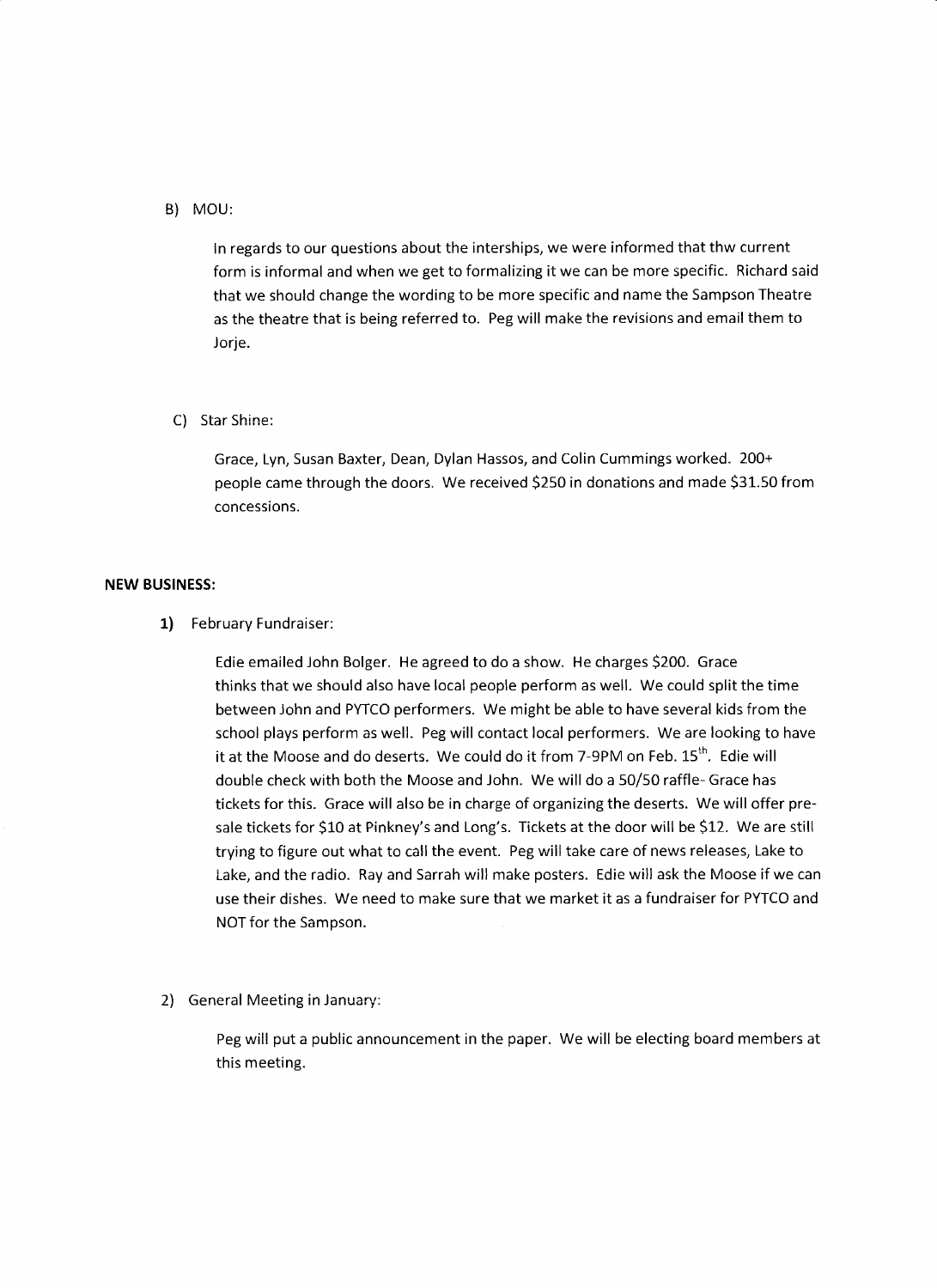3) Summer Shows:

Grace wants to put a building usage form in for the high school for the weeks of July  $14^{th}$ ,  $21^{st}$ , and  $28^{th}$ . The show dates would be July  $31^{st}$ . August  $1^{st}$  and August  $2^{nd}$ . This will be for the youth play.

Grace has also offered to direct the main stage show as well. It has been mentioned that John may also be interested. Rebecca Prine said that she may also be interested in directing a show this summer.

4) Brian Cerrow:

Grace motioned to pay Brian \$400 out of the Youth account for his work on Sweeny Todd. This is with the understanding that if Brian donates the money back, it needs to go back into the youth account. Sarrah seconded. Approved.

Next meeting- January 21, 2014 @7

Meeting adjourned : 6:58PM